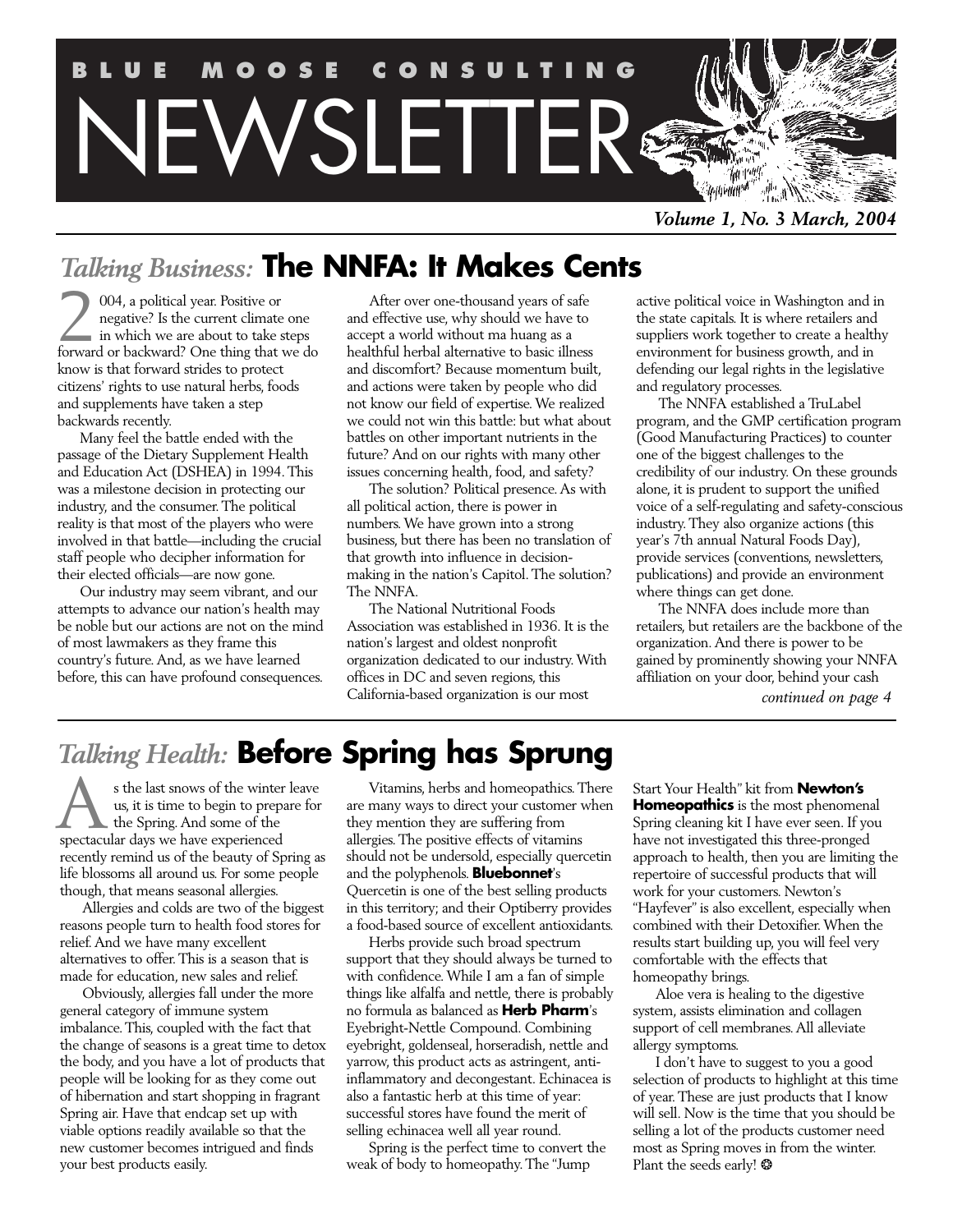

**ANAHEIM SHOW SPECIAL:**

Each store is eligible for one "show deal" placed between the dates of 3/01 + 3/12 only. The order must be identified, and the **discount applied is 20%.**

Please remember the Bluebonnet price increases went into effect March 01.

Did you change your computer data?

**CoQ10** is once again available as part of the store ongoing discounts, but the international shortage still continues.

# **EPAX Functional Fish Oils.**

Structure/function targetted fish oils for brain, heart & joints. Ask for our new consumer brochure on these high quality products.



# **NEW PRODUCTS NOW AVAILABLE:**

**Expo West Show Special:** 25 days. 03/01 to 03/25 **20% off — \$500 or more of extracts 15% off — \$100-400 extracts before discounts**

## **NEW FORMULAS:**

Cranberry Liquid Extract & Oral Health Tonic

Important **Ma Huang** (ephedra) announcements. In compliance with FDA ruling, Herb Pharm will cease shipping this product April 2. Note that: (a) ground shipments will end March 19th, (b) 3-day air shipments will end April 2, and (c) all sales of Ma Huang are final, (d) while supplies last.

Not represented by BMC in PA, NJ, NC



**NORDIC NATURALS** 

**IMPORTANT:** Effective March 01, prices on cod oil products will rise based upon costs differences between the Euro and the dollar. Please note:

**Peach CLO Caps:** wholesale \$11.97; retail \$19.95

**8 oz Cod Liver Oils** (all — orange, peach, unflavored, Pet): wholesale \$11.97; retail \$19.95

# **16 oz Cod Liver Oil:**

wholesale \$19.77; retail \$32.95.

Also, the labels for the ProOmega have been changed to reflect their new name: **Ultimate Omega**. (item 1790) Same name as the liquid companion product.

Prices for this product have also changed: wholesale \$16.17; retail \$26.95.

## **Have you seen our "scratch-&-sniff" peach post cards? Our oils taste great!**

Not represented by BMC in PA, NJ



# **ANAHEIM SHOW SPECIAL**

Mention the show deal and receive a **10% discount** on orders placed between March 01-08.

If you aren't currently carrying Newton's, ask about their **new introductory order discounts.** There has never been a better time to pick up this exciting and highly effective homeopathic line.

If you are not sure where to start, follow the simple method known as the "Jump-Start Your Health" healing system.

Not represented by BMC in NC, WV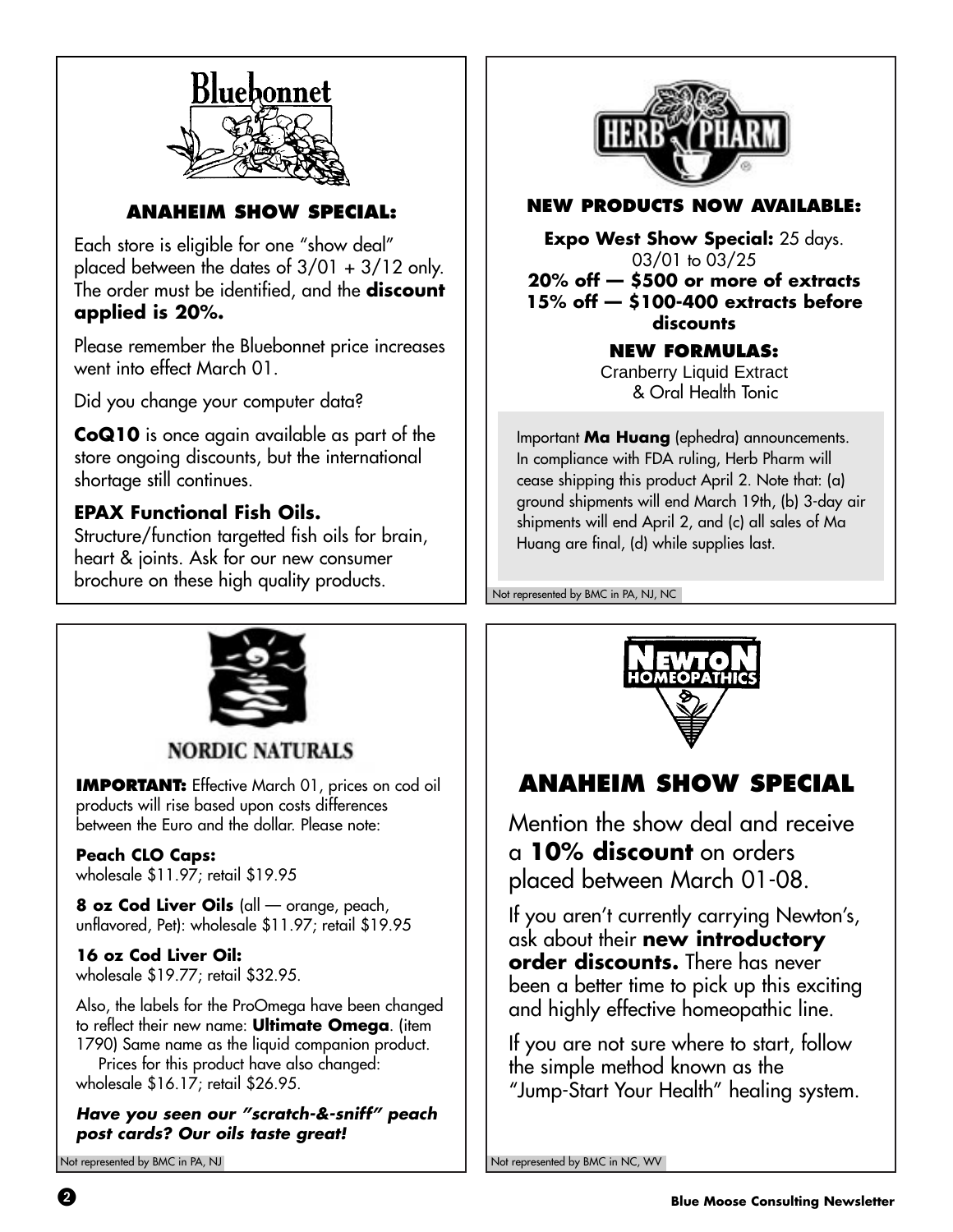

## **IS YOUR ALOE "ACTIVE ALOE"?**

Aloe Life International provides the most healing aloe on the market. Our products are tested and earn **"Active Aloe" certification**. The protocol that we use insures a greater preservation of the small chain polysaccharides that seems so beneficial for the immune system and healing support. Third party testing shows Aloe Life is the best aloe for you.

Our labels tell the customer that our product is polysaccharide rich.

- No sulfites and no water added.
- Fresh harvested juice.
- Concentrated: strongest at the best price.

## **ALOE LIFE WORKS.**



## **MARCH SPECIAL**

Yeast Rescue 2 fl. oz. treatment **10% off**

#### **Yeast Rescue Counter display: 10% off**

- 6 Yeast Rescue Treatment
- 6 Yeast Rescue Natural Soap Soother
- 12 Yeast Rescue Treatment trial vials.

Yeast Rescue is an intimately soothing, instant-acting botanical and aromatherapy blend of Myrrh, Calendula, Lavender, St. Johnswort blossoms, Rosemary and Chamomile in an Olive Oil base.

### **EXPECT IMMEDIATE RESULTS!**

**Certified Vegan**

**RELIEF IS WELL-IN-HAND**



### **Want the cleanest body scrub in the world?**

Our label says it all: **Ultimate Body Scrub** A luxurious combination of extragentle, ultra-smoothing, all-natural exfoliants, and vitamin-rich plant oils. Refresh and energize your senses. Enjoy all of this while nourishing botanical extracts revitalize your entire body, leaving it silky soft and perfectly radiant.  $(8 \text{ oz.})$ 

**Lavender Lavish** contains wild grown French Lavender, known for its relaxing and replenishing properties.

**Orange Ginger** cleans with exotic Chinese ginger and fragrant orange oil known for their warming and stimulating properties.

Both are **15% OFF THIS MONTH** with new orders or first time purchases.

Offer your customers superior quality and gain a sale for life!

> **Visit our new website: www.PerfectOrganics.com**

# EssentialFormulas

Education is a major reason to attend the trade shows. Probiotics are growing in sales as consumers realize their benefit. This lecture will be an excellent learning experience!

Professional Seminar, by Ann Louise Gittleman, Ph. D. CNS **"New Probiotic Protocols for the Control of Smartbugs— H. Pylori, E. coli and MRSA"**

#### **SHOW SPECIALS THROUGH MARCH 12 Any product, single size only.**

**7 + 1; 12 + 2; 25 + 5**

Researched, formulated, manufactured by a team of research scientists at Okayama University in Japan, Probiotics 12 is the best selling probiotic in the world.

- Professional confidence, consumer satisfaction.
- Fermented, Non-Dairy, Non-GMO, Bovine Free, Totally Vegetarian



**OLBAS SHOW SPECIALS** (offer expires 03/31/04)

## **ENTIRE OLBAS LINE 10% OFF OPEN STOCK**

Order the new **POWER INHALER** with leash! Counter display or clip strip. This product is hot in the sports community — skiing, skating, boarding, knapsack, cyclists, students...and remember allergy season.

Olbas **Instant Herbal Tea** 7 oz. cans. **20% OFF BY THE DOZEN**. (\$68.88)

### **EXCLUSIVE OFFER: Olbas Counter display with tea.** (best sellers)

8 cans Olbas tea; 12 original inhalers; 6 pastilles; 6 cough syrups.

limited time only \$133.28 (free shipping direct) includes free trial display.



#### **JUVO IS THE EVOLUTION OF THE MEAL REPLACEMENT. PROMOTE JUVOLUTION!**

beans, greens, grains, herbs and sea vegetables + mushrooms raw and freeze dried. Low-fat, low-calorie.

Energy, antioxidants, and digestive regeneration.

No wonder people who try Juvo love Juvo.

### **The Next Food Revolution Starts Here.**

Meet the future: shake, drink & Go!

**Juvo was an Editor's "Pick of the Month" for Energy Times magazine**

**SHOW SPECIAL: 15% OFF** 6 cases minimum until March 12.

Not represented by BMC in PA, NJ